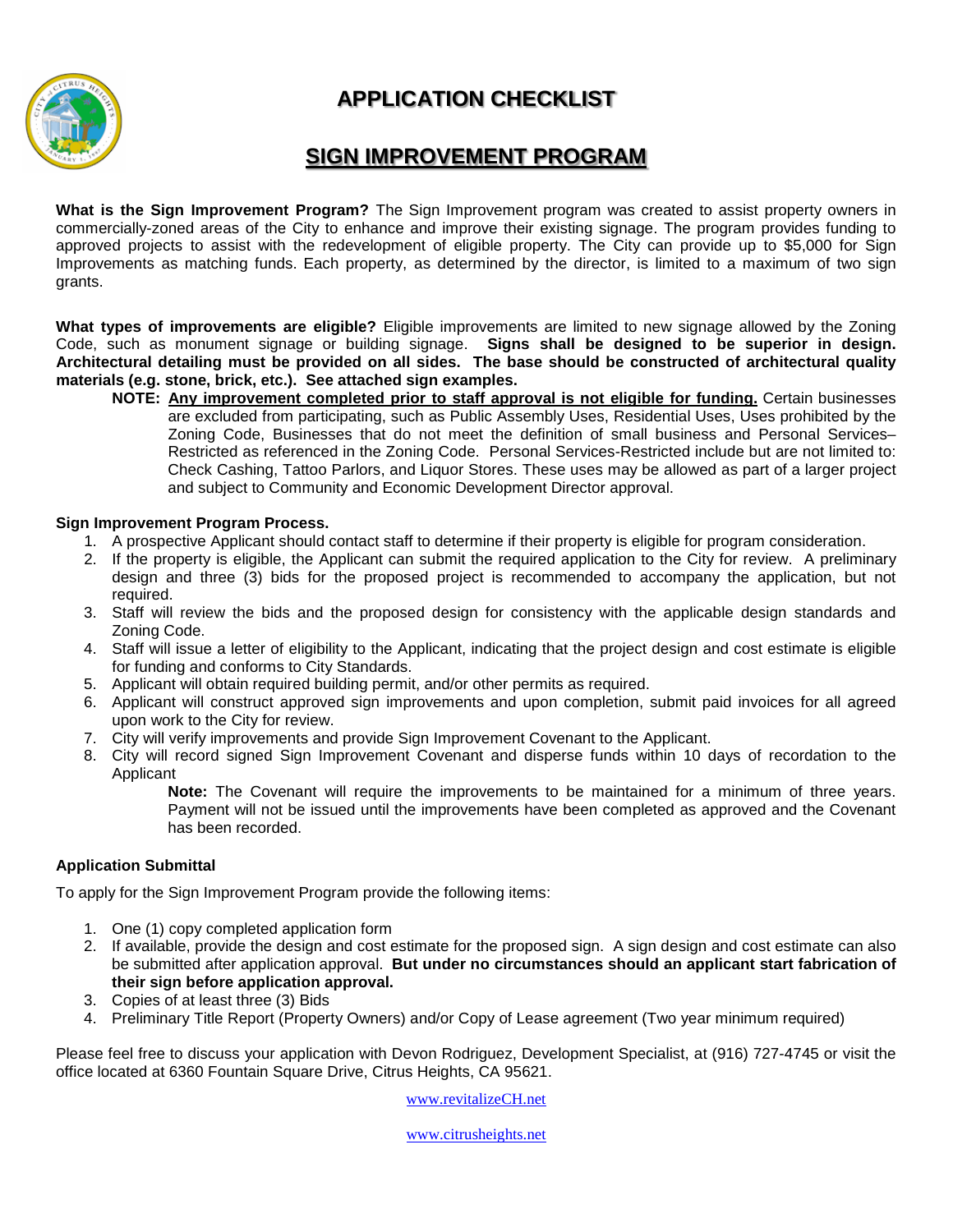

# **UNIVERSAL APPLICATION FORM**

**CITY OF CITRUS HEIGHTS**  $\blacklozenge$  **PLANNING DEPARTMENT** 

[www.citrusheights.net](http://www.citrusheights.net/)

**6360 Fountain Square Drive Citrus Heights, CA 95621 (916) 727-4740**

| Proposed Project Name (Print or type)<br>and the contract of the contract of the contract of the contract of the contract of the contract of the contract of the contract of the contract of the contract of the contract of the |  |
|----------------------------------------------------------------------------------------------------------------------------------------------------------------------------------------------------------------------------------|--|
|                                                                                                                                                                                                                                  |  |
|                                                                                                                                                                                                                                  |  |
|                                                                                                                                                                                                                                  |  |
|                                                                                                                                                                                                                                  |  |
|                                                                                                                                                                                                                                  |  |

#### **APPLICATIONS MUST BE SUBMITTED IN PERSON - ORIGINAL INK SIGNATURES ARE REQUIRED**

Owner's Authorization: (If the applicant is not the property owner of record), I authorize the Applicant to file this application and to represent me on all matters concerning the application.

#### **PROPERTY OWNER** (print or type)

| Address ____________________________City ______________________________State ___________Zip Code _________                                                                                                                                                                                    |  |  |  |
|-----------------------------------------------------------------------------------------------------------------------------------------------------------------------------------------------------------------------------------------------------------------------------------------------|--|--|--|
| <b>APPLICANT</b> (print or type)                                                                                                                                                                                                                                                              |  |  |  |
|                                                                                                                                                                                                                                                                                               |  |  |  |
| __________________________________City ___________________________State ________ Zip Code ________                                                                                                                                                                                            |  |  |  |
|                                                                                                                                                                                                                                                                                               |  |  |  |
|                                                                                                                                                                                                                                                                                               |  |  |  |
| <b>DEVELOPER</b> (print or type)                                                                                                                                                                                                                                                              |  |  |  |
|                                                                                                                                                                                                                                                                                               |  |  |  |
|                                                                                                                                                                                                                                                                                               |  |  |  |
| Address ___________________________City ___________________________State _________ Zip Code ________                                                                                                                                                                                          |  |  |  |
| Designated Primary Contact Person if Different than Applicant. (print or type)                                                                                                                                                                                                                |  |  |  |
|                                                                                                                                                                                                                                                                                               |  |  |  |
| Address ___________________________City _____________________________State __________Zip Code __________                                                                                                                                                                                      |  |  |  |
|                                                                                                                                                                                                                                                                                               |  |  |  |
| City Use Only:<br>Approving Authority: Current Zoning<br>Date received: <b>Manual According to the Contract of According to the Contract of According to the Contract of According to the Contract of According to the Contract of According to the Contract of According to the Contract</b> |  |  |  |